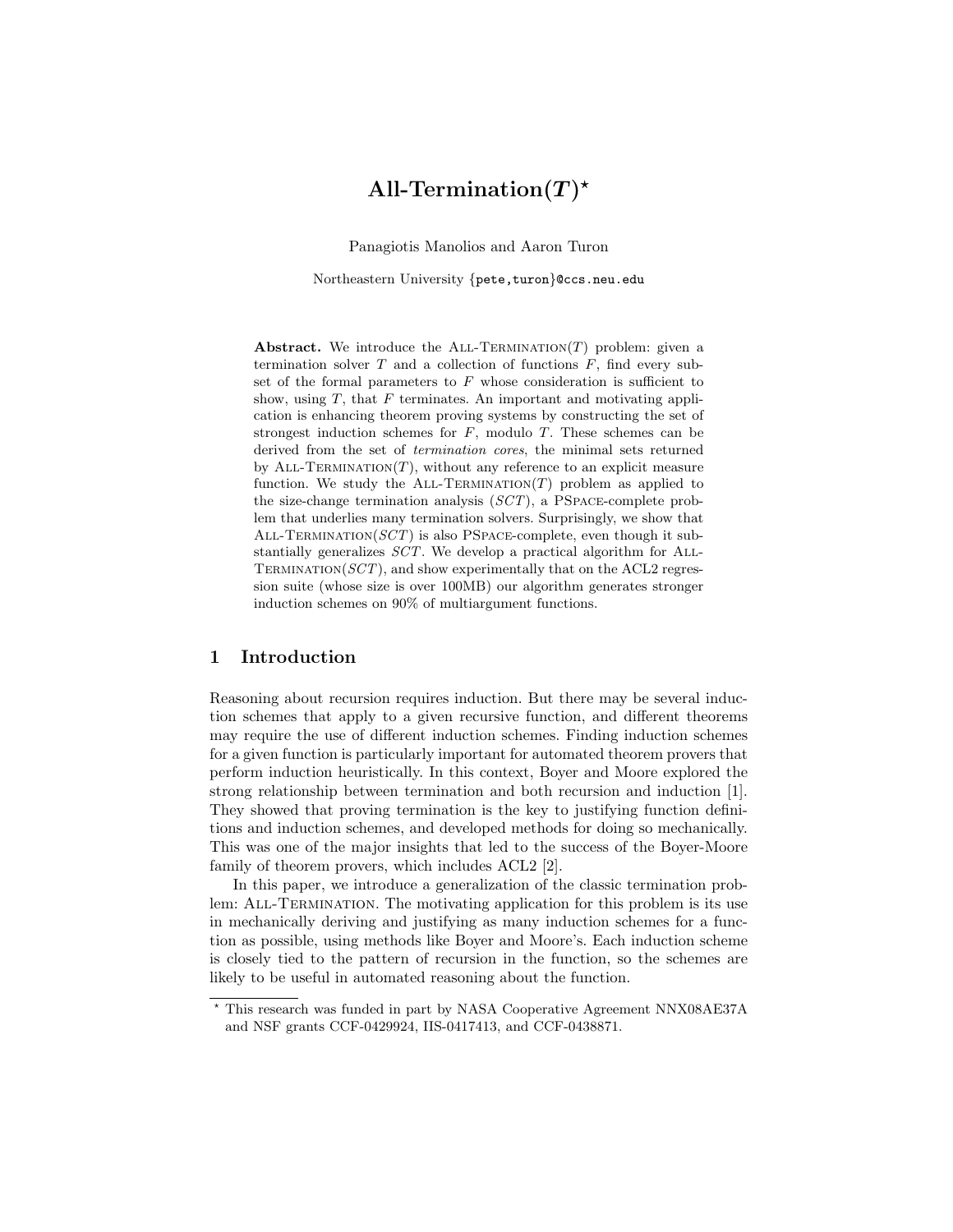We begin with a few examples, first using traditional induction schemes, and then describing the schemes we can derive through All-Termination analysis. Consider the function even, which determines whether a natural number is even:

```
even n = if n = 0 then T else if n = 1 then F else even (n - 2)
```
To show the correctness of even, there are a few induction principles we might apply. An obvious first choice is standard induction over the naturals. However, this principle does not suffice for proving the theorem, because it is not possible to prove that even(n) is correct assuming only that even(n – 1) is correct; we need instead that  $even(n-2)$  is correct. On the other hand, we could employ strong induction on the naturals. We would then have to show

 $\langle \forall m \lt n :: \text{even}(m) \text{ iff } |m/2| = m/2 \rangle \implies (\text{even}(n) \text{ iff } |n/2| = n/2)$ 

where  $n$  is implicitly universally quantified, a shorthand we will use throughout this section. While this is a reasonable choice of induction scheme, it is a bit ad hoc. In particular, it is hard to see how to derive such an induction scheme from the definition of even in an automated way.

What Boyer and Moore propose instead is to derive an induction scheme from the pattern of recursion in the function body. For the even function, we can derive following induction scheme for proving  $\langle \forall n : \varphi(n) \rangle$ :

$$
\varphi(0), \qquad \varphi(1), \qquad n \neq 0, n \neq 1, \varphi(n-2) \implies \varphi(n)
$$

How do we know that the induction scheme is sound? By proving that even terminates on all inputs. Since the induction scheme corresponds directly to the recursion of even, knowing that the recursion terminates allows us to apply wellfounded induction and soundly derive the induction scheme above. Notice that the induction scheme can be applied to *any*  $\varphi$ , not just  $\varphi$  involving even. But the derivation of the scheme was mechanically guided by the definition of even.

Now we turn to a more interesting example: the function zip, which takes a pair of lists and produces a list of pairs:

```
zip xs ys = if nil?(xs) or nil?(ys) then nilelse cons (head x, head y) (zip (tail xs) (tail ys))
```
Recall that a *measure*  $\mu$  on a function  $f$  is another function, on the same domain, that maps into a well-ordered structure<sup>1</sup> such that whenever  $f(a)$  calls  $f(b)$ , we have  $\mu(a) > \mu(b)$ . Because the successive values of  $\mu$  cannot decrease infinitely, f cannot recur infinitely. We say a set  $P$  of formal parameter names for a function is measurable if there exists a measure on that function that uses only those arguments. Suppose length measures the length of a list. For zip, the sets  $\{xs, ys\}, \{xs\},$  and  $\{ys\}$  are measurable, because length(xs) + length(ys), length(xs), and length(ys), respectively, are measures. Ignoring the measures themselves, we can use measurable sets of a function to derive induction schemes. For instance, here are two induction schemes for zip:

<sup>&</sup>lt;sup>1</sup> A set with a total order that has no infinite descending chains  $x_1 > x_2 > \cdots$ .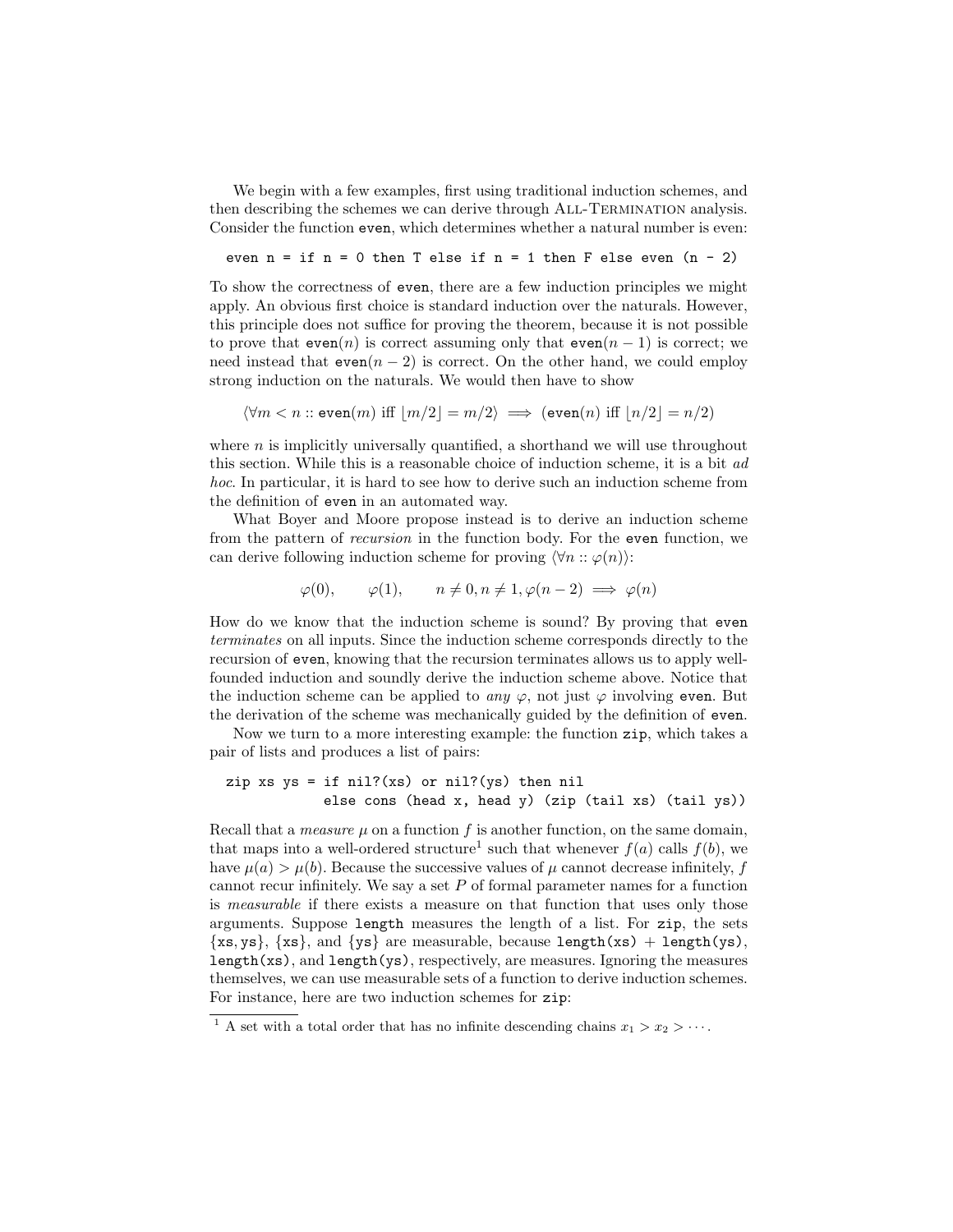| Measurable set: $P = \{xs, ys\}$ | Measurable set: $P = \{xs\}$                                                                                                                     |
|----------------------------------|--------------------------------------------------------------------------------------------------------------------------------------------------|
| 1. $\varphi$ ([], ys)            | 1. $\varphi$ ([], ys)                                                                                                                            |
| 2. $\varphi$ (xs, [])            | 2. $\varphi$ (xs, [])                                                                                                                            |
|                                  | 3. $\varphi(x, y) \implies \varphi(x, x, y, y) = 3'$ . $\langle \forall z \mathbf{s} : \varphi(x, z, z) \rangle \implies \varphi(x, x, y, y, z)$ |

The intuition is that, if a parameter like ys does not appear in a measurable set, then that parameter can vary freely without affecting termination; hence, the parameter can be instantiated freely during induction without invalidating the induction scheme. The induction scheme based on  $\{xs\}$  is *stronger* than the one for  $\{xs, ys\}$ : any theorem proved using the latter can be proved using the former, but not vice versa.

In practice, Boyer-Moore theorem provers use complex heuristics to propose an induction scheme that is likely needed to prove a given theorem. The proposed scheme must then be *justified*. The key point is that, just as with the simple examples above, the justification is based on measurable sets. Users can introduce new measurable sets, but only through a manual process involving a termination proof. Our goal is to automate the process of justifying induction schemes by computing all the measurable sets for a given function.

We thus define ALL-TERMINATION as follows: given a recursive function  $f$ , find its measurable sets. The All-Termination problem is a generalization of the classic termination decision problem: a program is terminating iff it has at least one measurable set. Therefore, All-Termination is undecidable. However, decades of work on termination have yielded powerful, but decidable, termination analyses. For any such termination analysis,  $T$ , we can pose the ALL-TERMINATION(T) problem: given a function f and a termination solver, T, find as many measurable sets as possible using T.

In this paper, we focus on the size-change termination analysis  $(SCT \, [3])$ because several powerful termination analyses depend on it (see Section 5 for examples). An introduction to the size-change framework is given in Section 3. Then, in Section 4, we study ALL-TERMINATION( $SCT$ ) in detail and show that its complexity is the same as the complexity of SCT: they are both PSpacecomplete problems. We also develop an algorithm, using dual-horn minimization. We have implemented this algorithm on a prototype basis, and executed it on the ACL2 regression suite, consisting of over 11,000 functions. We found that over 90% of multiargument functions have at least one measurable set that was smaller than the full set of arguments to the function, and 7% of the multiargument functions had multiple, incomparable measurable sets. These results suggest that All-Termination can increase automation in theorem provers.

An important practical consideration is the tension between termination analysis and All-Termination analysis. Since termination analysis tends to be expensive, and theorem provers often require functions to be shown terminating before they can be admitted, the goal is to decide termination as quickly as possible, using the simplest analysis [4]. On the other hand, we can get better All-Termination results by employing heavyweight methods, even when simpler methods suffice to show termination—but this involves more work. The algorithm we develop takes this tension into account and is responsive: it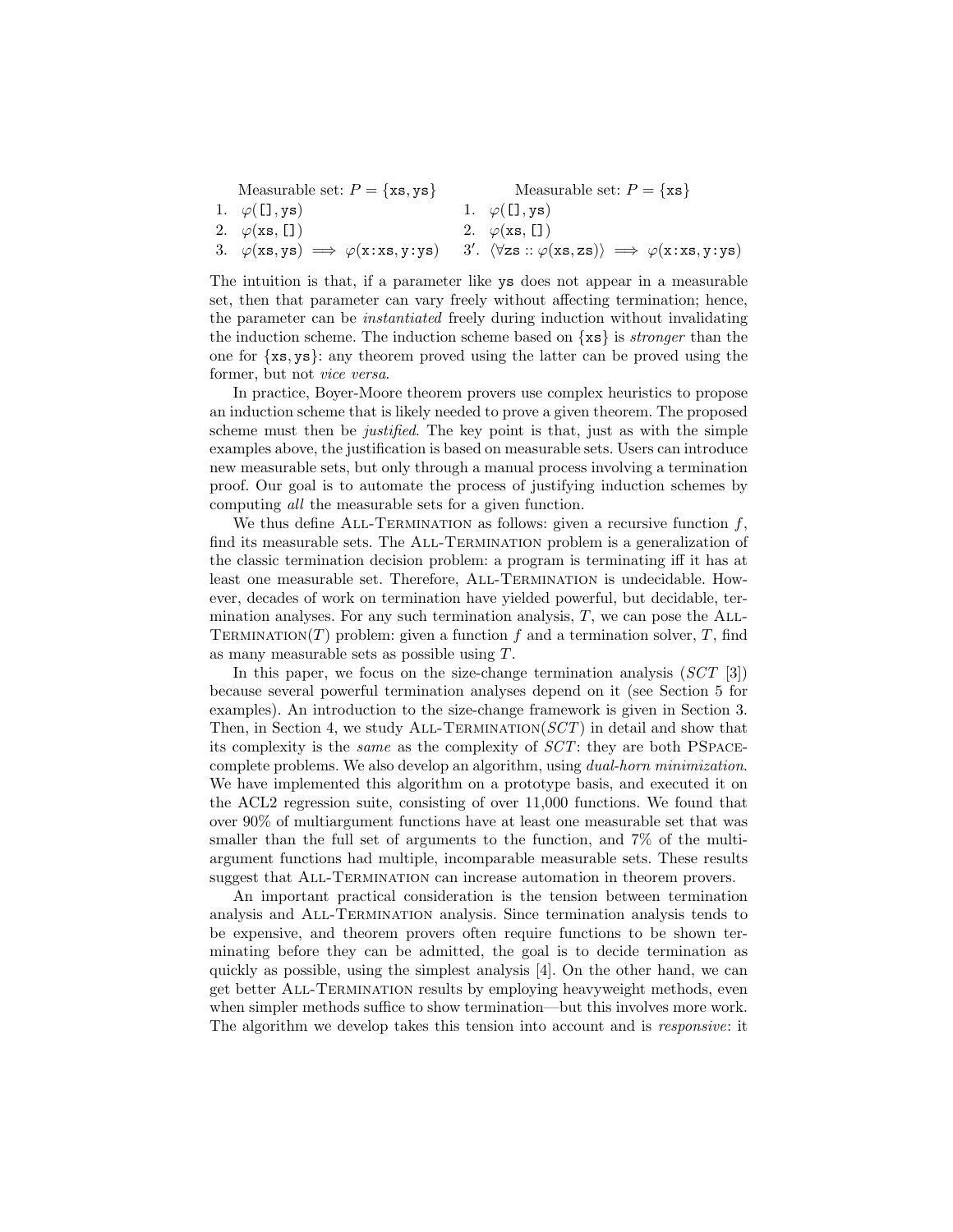answers the basic termination question first, without incurring any additional overhead. Only after termination is settled does it proceed with the full All-TERMINATION(T) analysis. This approach allows a theorem prover to use spare CPU cycles or cores to detect new induction schemes in the background, after the function is determined to terminate. It also allows the theorem prover to use ALL-TERMINATION(T) analysis in a demand-driven way, asking for induction schemes when the need arises.

A version of this paper with more detail and full proofs is available online [5].

## 2 All-Termination $(T)$

We postulate a universe of programs Prog, but do not specify a particular syntax or semantics. Intuitively, a program  $F \in \text{Prog}$  is a mutually-recursive nest of functions;  $F$  terminates iff each function in  $F$  terminates on every input. Formally, we require that for every program  $F \in \text{PROG}$ , there is a corresponding transition system  $\mathcal{C}_F$ , called the *semantic call graph* of  $F$ , which terminates iff F does and whose states are function names with actual arguments. Given universes of function names  $\mathcal{F}$ , parameter names  $\mathcal{P}$ , and values  $\mathcal{V}$ , we say:

**Definition 1** A semantic call graph C is a pair  $(S, \rightarrow)$  with  $S \subseteq \mathcal{F} \times (\mathcal{P} \rightarrow \mathcal{V})$ the set of states and  $\rightarrow \subseteq S \times S$  the transition relation. The elements of  $\mathcal{P} \rightharpoonup \mathcal{V}$  are the partial functions from  $\mathcal{P}$  to  $\mathcal{V}$ .

**Definition 2** A semantic call graph  $\mathcal C$  is **terminating** if it contains no infinite sequence of transitions  $s_1 \rightarrow s_2 \rightarrow \cdots$ .

The Fibonacci function and its semantic call graph are:



A semantic call graph records the actual function calls made in order to compute a given function application. In general,  $\mathcal{C}_F$  is an infinite, undecidable structure: even determining whether there is a transition between two states is undecidable. We can express termination of semantic call graphs in terms of measure functions, the standard tool for proving termination, as follows.

**Proposition 1**  $(S, \rightarrow)$  is terminating iff there exists a well-ordered set  $(W, >)$ and a **measure**  $\mu$ , i.e., a map  $\mu$  :  $S \to W$  such that if  $s \to t$  then  $\mu(s) > \mu(t)$ .

This proposition follows from basic results in set theory, showing that every terminating relation can be extended to a well-order and that every well-order is order-isomorphic to a unique ordinal number.

If  $(f, V)$  is a state in a semantic call graph C, the values of the formal arguments in dom(V) are the observations available to a measure on  $\mathcal{C}$ . Thus, to restrict the arguments a measure can observe, and thereby force it to ignore certain arguments, we restrict the domain of  $V$ :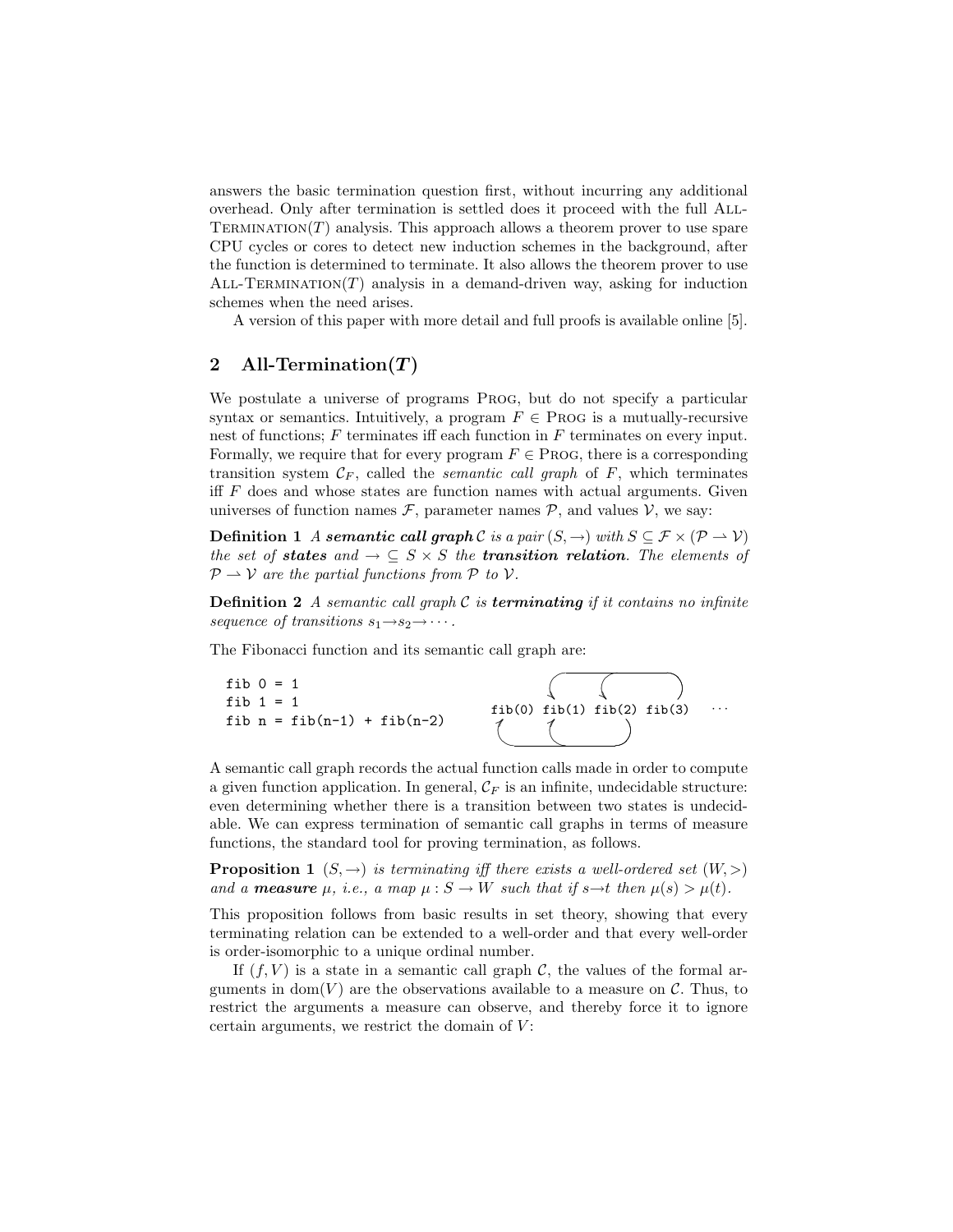**Definition 3** Given  $V : \mathcal{P} \to \mathcal{V}$ ,  $f \in \mathcal{F}$  and  $P \subseteq \mathcal{P}$ , we define the **restrictions** 

$$
(V\upharpoonright P)(x) = \begin{cases} V(x) & x \in dom(V) \cap P, \\ \text{undefined} & otherwise \end{cases} \qquad (f, V)\upharpoonright P = (f, V\upharpoonright P)
$$

Informally, a set of formal parameter names  $P$  is measurable if there is a measure that "uses" only those arguments. We can formalize this idea using restriction.

**Definition 4** P is a **measurable set** for  $C = (S, \rightarrow)$  if there exists a measure  $\mu: S \to W$  such that, if  $s, t \in S$  and  $s \upharpoonright P = t \upharpoonright P$ , then  $\mu(s) = \mu(t)$ .

Note that if C has any measurable set, then in particular C is terminating. Termination analyses are usually formulated so that they imply the termination of a program, but not the existence of any particular measurable set. To define ALL-TERMINATION(T), we need to limit the analysis T to "use" only a certain set of formal parameters, just as for measures.

**Definition 5** A termination analysis T is a predicate such that, if  $T(F, P)$ , then P is a measurable set for  $\mathcal{C}_F$ .

Finally, given a termination analysis  $T$  and a program  $F$ , the termination cores of F modulo T are the minimal P such that  $T(F, P)$ . That is,

$$
ALL-TERMINATION(T)(F) = min\{P \subseteq P : T(F, P)\}
$$

# 3 The size-change framework

The semantic call graph  $C_F$  precisely captures the recursive behavior of F, at the cost of undecidability. A fruitful approach to termination analysis is to consider safe approximations of  $C_F$ . This section describes the size-change framework of Lee, Jones, and Ben-Amram [3]. The main result, Theorem 1, is not new. However, our presentation of the framework includes some innovations that are needed for studying ALL-TERMINATION( $SCT$ ): we give a fuller account of the connection between SCT and semantic call graphs (including a notion of simulation), and we make explicit the notion of evaluation.

Example Consider the well-known total function ack:

ack  $0 n = n+1$  $ack m 0 = ack (m-1) 1$  $ack m n = ack (m-1) (ack m (n-1))$ 

Traditionally, to prove that ack terminates, a measure  $\mu$  is introduced corresponding to a lexicographic order on the arguments. The size-change framework takes an alternative perspective, focusing on the change in size of each argument independently, without having to concoct a single measure on the tuple of arguments. We first observe that in every recursive call to ack, either the first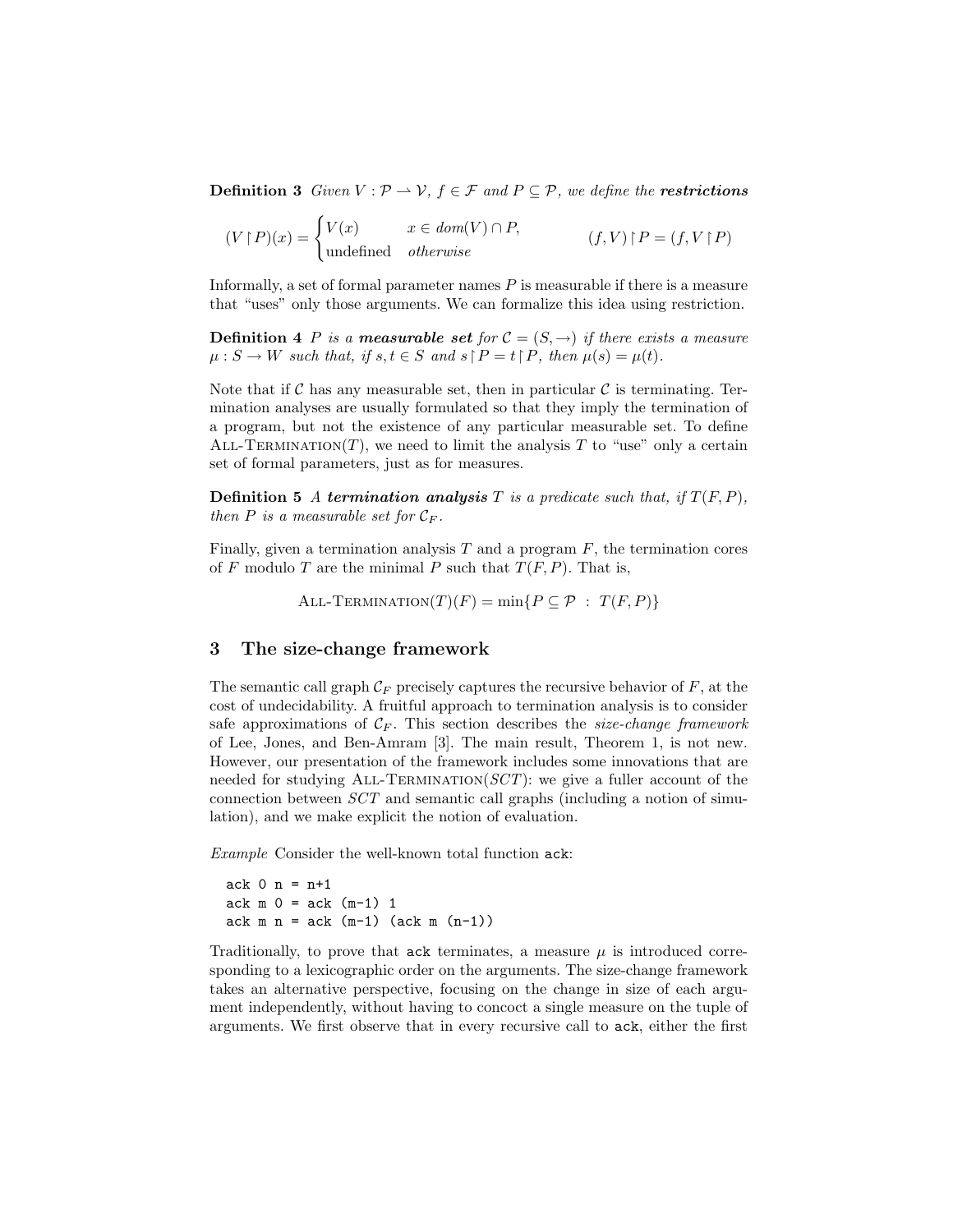argument decreases, or the first argument does not increase while the second decreases. We display this size-change data as follows:

| $G_1$ : | $\rightarrow m$ | $G_2$ : | $\Rightarrow$ m          |
|---------|-----------------|---------|--------------------------|
|         | Ίł              |         | $\overline{\phantom{0}}$ |

It follows that any putative infinite recursion would involve an infinite sequence of argument size changes of the form above—but we can show that this is not possible. If size change  $G_1$  occurs infinitely often, then m decreases infinitely, which is impossible under a well-order. Otherwise, since we are considering an *infinite* sequence of size changes, it must be that size change  $G_2$  occurs uninterrupted as an infinite suffix of the sequence. But then  $n$  decreases infinitely, which is again impossible. Hence, ack terminates. The size-change framework reformulates such reasoning into a decidable analysis.

For simplicity, we postulate a single well-ordering  $>$  on all values in  $V^2$ . The notion of size-change "data" above is formalized into a structure called a sizechange graph. An annotated call graph (ACG) is a directed graph with function names as nodes, and an edge from  $f$  to  $g$  for each call to  $g$  that occurs in the body of f. The edges of an ACG are labeled by size-change graphs, which record the size relationship between the arguments of  $f$  and  $g$ . More formally, we write

| $p, q, r \in \text{LAB} = \{>, \geq\}$                                                           | size-change label    |
|--------------------------------------------------------------------------------------------------|----------------------|
| $G, H \in \text{SCG} = 2^{\mathcal{P} \times \text{LAB} \times \mathcal{P}}$                     | size-change graph    |
| $\mathcal{G}, \mathcal{H} \in \text{ACG} = 2^{\mathcal{F} \times \text{SCG} \times \mathcal{F}}$ | annotated call graph |

We write  $x \stackrel{r}{\rightarrow} y$  for  $(x, r, y) \in G$  and  $f \stackrel{G}{\rightarrow} g$  for  $(f, G, g) \in \mathcal{G}$ . We also sometimes write  $G \in \mathcal{G}$  for  $f \stackrel{G}{\longrightarrow} g$  if the function names f and g are unimportant.

The annotated call graph for ack is:  $G_1 \begin{pmatrix} ack \end{pmatrix} G_2$ . The intuitive demonstration that ack terminates was based on sequences of argument size changes during recursive function calls. A potential sequence of function calls is just a path through an ACG.

**Definition 6** A multipath  $\pi$  through an ACG G is a (potentially infinite) sequence of edges from G, connected at nodes:  $\pi = f_0 \xrightarrow{G_1} f_1 \xrightarrow{G_2} f_2 \xrightarrow{G_3} \cdots$ .

We write  $\mathcal{G}^{\omega}$  for the set of nonempty multipaths over  $\mathcal{G}$  and  $\mathcal{G}^+$  for the set of finite, nonempty ones. We sometimes write  $G_1, G_2, \ldots$  or  $\langle G_i \rangle$  to describe a multipath when the function names are irrelevant.

The reason  $\pi = \langle G_i \rangle$  is a multipath and not just a path is that the elements  $G_i$  of the sequence are themselves graph structures. In particular, a multipath may contain many threads through its size-change graphs.

**Definition 7** A thread in a multipath  $\pi = \langle G_i \rangle$  is a sequence of size-change edges  $\langle x_{i-1} \xrightarrow{r_i} x_i \rangle$  such that  $x_{i-1} \xrightarrow{r_i} x_i \in G_i$  for all  $i > 0$ .

<sup>2</sup> Multiple orders can also be handled [4].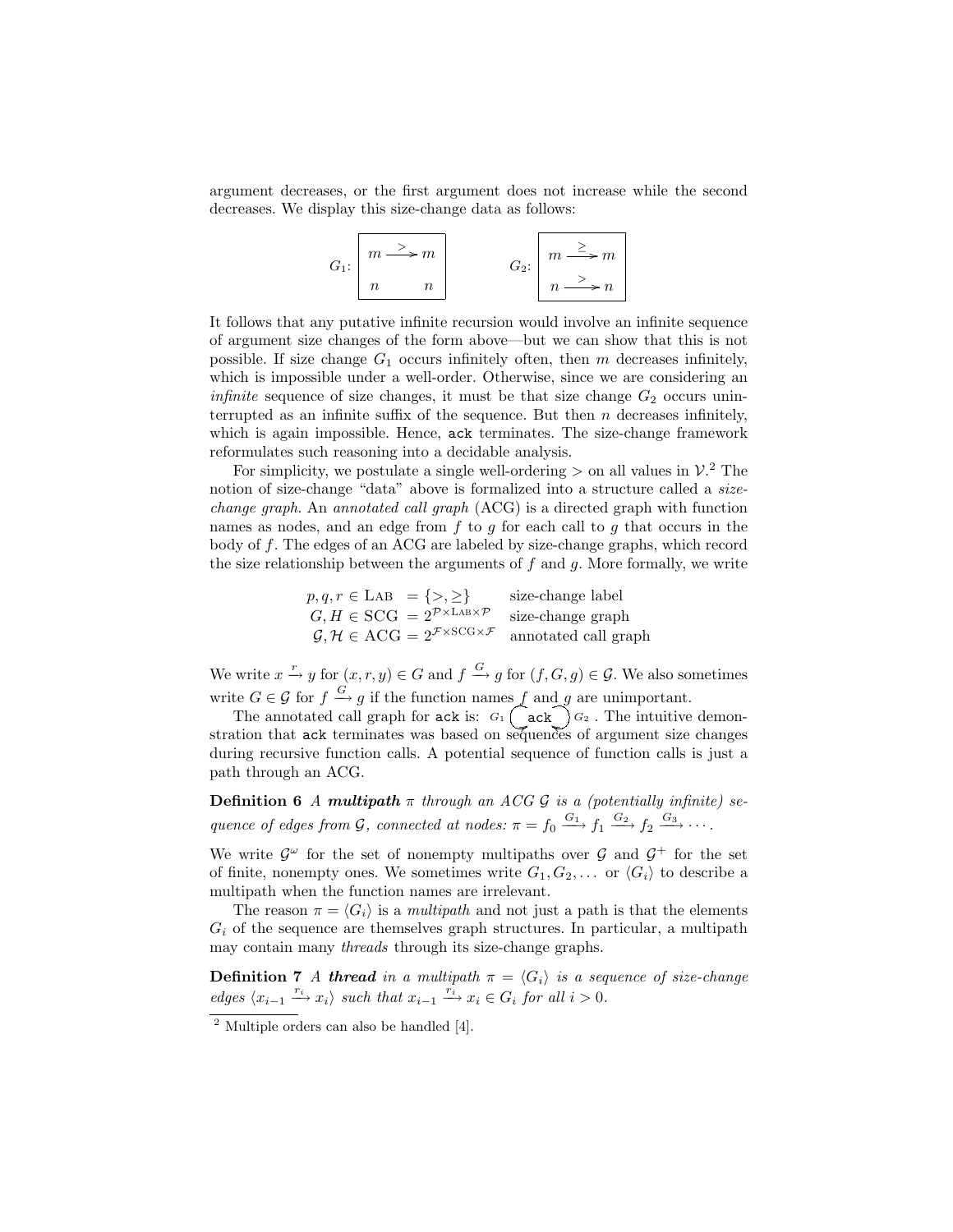For example, consider the multipath ack  $\frac{G_1}{\longrightarrow}$  ack  $\frac{G_2}{\longrightarrow}$  ack in  $\mathcal{G}_{\text{ack}}$ . Its only thread is  $m \geq m \geq m$ ,  $\geq m$ . On the other hand, the multipath  $\det \frac{G_2}{\longrightarrow} \text{ack} \xrightarrow{G_2} \text{ack} \text{ has two threads: } m \xrightarrow{\geq} m \xrightarrow{\geq} m \text{ and } n \xrightarrow{\geq} n \xrightarrow{\geq} n.$ 

Threads track a given value as it flows through the arguments of successive function calls. A value being tracked by a thread can never increase, but it must decrease any time it passes through a >-labeled size-change edge. Sizechange termination analysis works by considering all potential infinite multipaths through an ACG, and demonstrating that each of them contains an infinite thread that forces its value to decrease infinitely often. By well-foundedness, such infinite decreases cannot occur, and so all infinite multipaths are ruled out.

#### Definition 8

- (1) An infinite thread  $\langle x_{i-1} \stackrel{r_i}{\longrightarrow} x_i \rangle$  has **infinite descent** if  $r_i = \frac{1}{r_i}$  for infinitelymany i.
- (2) A multipath  $\pi$  has **infinite descent** if it has a thread with infinite descent.
- (3) G is size-change terminating if every infinite multipath  $\pi \in \mathcal{G}^{\omega}$  has a suffix with infinite descent.

We have motivated ACGs in terms of function calls, but it remains to formally connect ACGs to semantic call graphs. An ACG  $\mathcal G$  can be seen as a finite description of a semantic call graph  $C<sub>G</sub>$  that relates states according to the possible size changes given in  $\mathcal{G}$ :

**Definition 9** The semantic call graph determined by G is  $C_g = (S, \rightarrow)$ , where  $S = \mathcal{F} \times (\mathcal{P} \rightarrow \mathcal{V})$  and

$$
(f, V) \rightarrow (g, U)
$$
 iff  $\langle \exists f \stackrel{G}{\rightarrow} g \in \mathcal{G} : \langle \forall x \stackrel{r}{\rightarrow} y \in G : V(x) \cap U(y) \rangle \rangle$ 

In order to use the size-change termination of  $G$  to show the termination of  $F$ , we must relate  $\mathcal{C}_{\mathcal{G}}$  and  $\mathcal{C}_{F}$ . The relation we use is a form of *simulation*.

**Definition 10** Given two semantic call graphs  $C_1 = (S_1, \rightarrow_1)$  and  $C_2 = (S_2, \rightarrow_2)$ , a simulation between  $C_1$  and  $C_2$  is a relation  $R \subseteq S_1 \times S_2$  such that

- for each  $s_1$  there is some  $s_2$  with  $s_1$  R  $s_2$
- $−$  if s<sub>1</sub> R s<sub>2</sub> then s<sub>1</sub> = (f, V) and s<sub>2</sub> = (f, U) with  $f ∈ F$  and  $U = V \upharpoonright dom(U)$
- $-$  if s<sub>1</sub> R s<sub>2</sub> and s<sub>1</sub>→<sub>1</sub>s'<sub>1</sub> then there exists an s'<sub>2</sub> such that s<sub>2</sub>→<sub>2</sub>s'<sub>2</sub> and s'<sub>1</sub> R s'<sub>2</sub>

We say  $\mathcal{C}'$  simulates  $\mathcal{C}$ , written  $\mathcal{C} \sqsubseteq \mathcal{C}'$ , if there exists a simulation R between  $\mathcal{C}$ and  $\mathcal{C}'$ . Intuitively, if  $\mathcal{C}'$  simulates  $\mathcal{C}$ , then  $\mathcal{C}'$  admits at least as many behaviors as C. We say G is safe for F if  $\mathcal{C}_F \sqsubseteq \mathcal{C}_G$ . In general, finding a safe ACG G for a program  $F$  is difficult, and is a problem that the size-change framework does not address (but see [4]). For our purposes, it is sufficient to postulate a function analyze : PROG  $\rightarrow$  ACG such that analyze(F) is safe for F.

The next two propositions allow us to conclude that if  $\mathcal G$  is safe for F and  $\mathcal G$ is size-change terminating then  $F$  terminates.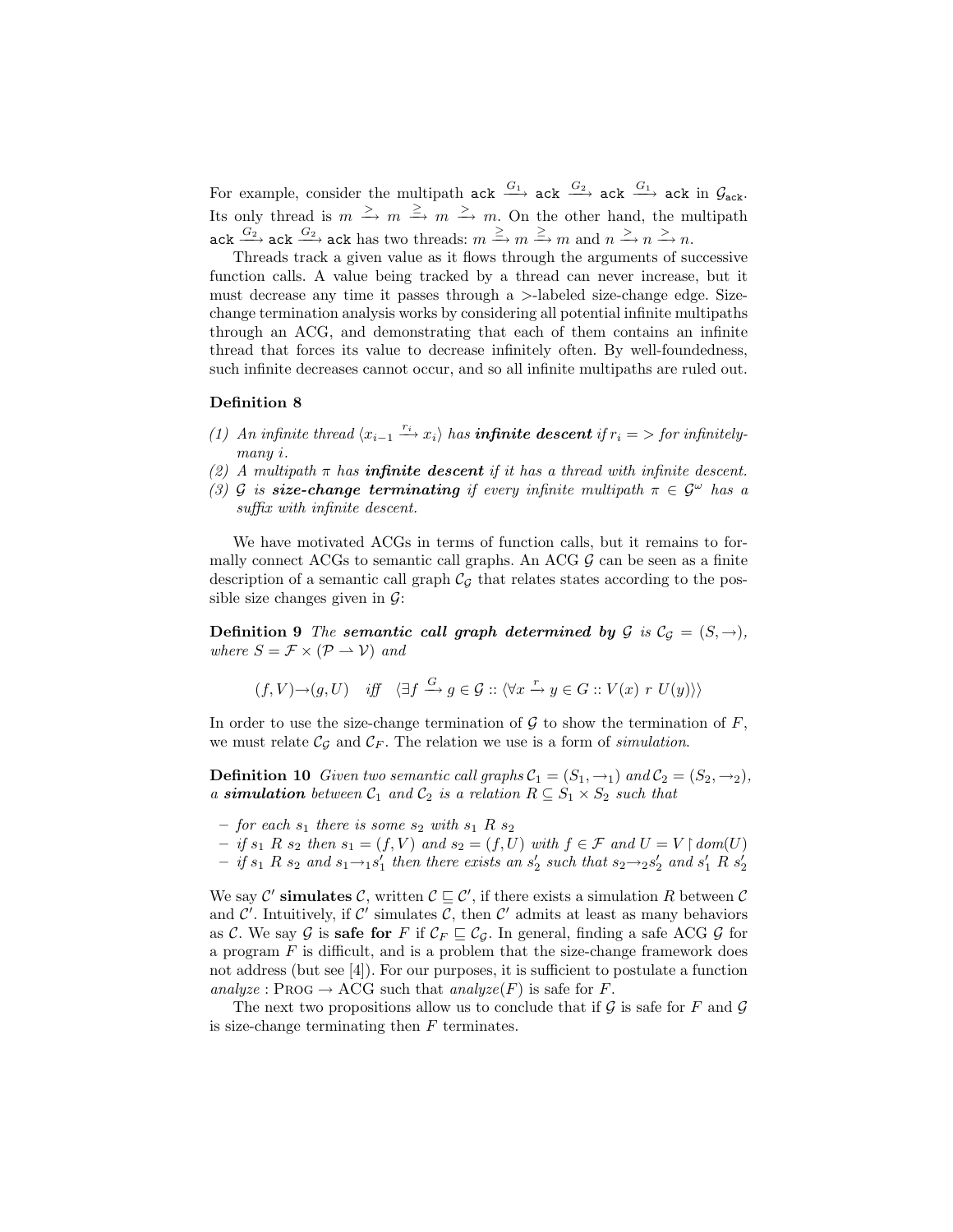**Proposition 2** G is size-change terminating iff  $\mathcal{C}_G$  is terminating.

**Proposition 3** If  $C \sqsubseteq C'$  and C' is terminating then C is terminating.

Deciding size-change termination for an ACG  $\mathcal G$  is a PSPACE-complete problem, but the standard algorithm used in practice needs exponential space in the worst case [3]; we present this algorithm next.

Suppose G is an ACG. If  $f_0 \xrightarrow{G_1} \cdots \xrightarrow{G_n} f_n$  is a multipath in  $\mathcal{G}^+$ , we know that according to  $\mathcal{G}$ , a call to  $f_0$  could result in a call to  $f_n$ . But what can we say about the size of the arguments to  $f_n$  in terms of the arguments to  $f_0$ ? What we want is a way to compose size-change graphs along a multipath.

Definition 11 We define composition of size-change labels and graphs by

$$
p \cdot q = \begin{cases} \ge & p = \ge & \text{and } q = \ge \\ & \text{otherwise.} \end{cases} \quad G \cdot H = \{ x \xrightarrow{p \cdot q} z \; : \; x \xrightarrow{p} y \in G, y \xrightarrow{q} z \in H \}
$$

**Definition 12** The evaluation of  $\pi = \langle G_1, \ldots, G_n \rangle \in \mathcal{G}^+$  is  $\|\pi\| = G_1 \cdots G_n$ .

Note that composition is associative, so evaluation is well-defined. The evaluation of a multipath  $\pi$  is useful because it compactly summarizes the threads in  $\pi$ :

**Proposition 4**  $x \stackrel{r}{\rightarrow} y \in [\![\pi]\!]$  iff there exists a thread  $\langle x \stackrel{r_1}{\rightarrow} z_1 \stackrel{r_2}{\rightarrow} \cdots \stackrel{r_{n-1}}{\longrightarrow}$  $z_{n-1} \xrightarrow{r_n} y \rangle$  in  $\pi$ , with  $r = r_1 \cdot \cdots \cdot r_n$ .

The key step for the size-change termination algorithm is to compute the *closure* of an annotated call graph G under composition: the set  $\{\Vert \pi \Vert \mid \pi \in \mathcal{G}^+\}$ . The closure is formally defined as a least fixpoint. The algorithm looks for certain "maximal" size-change graphs in the closure, called *idempotents*.

#### Definition 13

(1) The **closure** of G under  $\cdot$  is the smallest set satisfying

$$
cl(G) = \mathcal{G} \cup \{ f \xrightarrow{G \cdot H} h : f \xrightarrow{G} g, g \xrightarrow{H} h \in cl(G) \}
$$

(2) A size-change graph G is **idempotent** if  $G \cdot G = G$ .

**Theorem 1 (Lee et al.** [3]) G is size-change terminating iff for every  $f \stackrel{G}{\rightarrow}$  $g \in cl(\mathcal{G})$  such that G is idempotent, there is an edge  $x \stackrel{\text{>}}{\rightarrow} x \in G$ .

Example Consider the following function perm, which permutes its two arguments, decreasing one of them, until one of them is zero.

perm  $0 y = y$ perm  $x = 0 = x$ perm  $x y = \text{perm} (y - 1) x$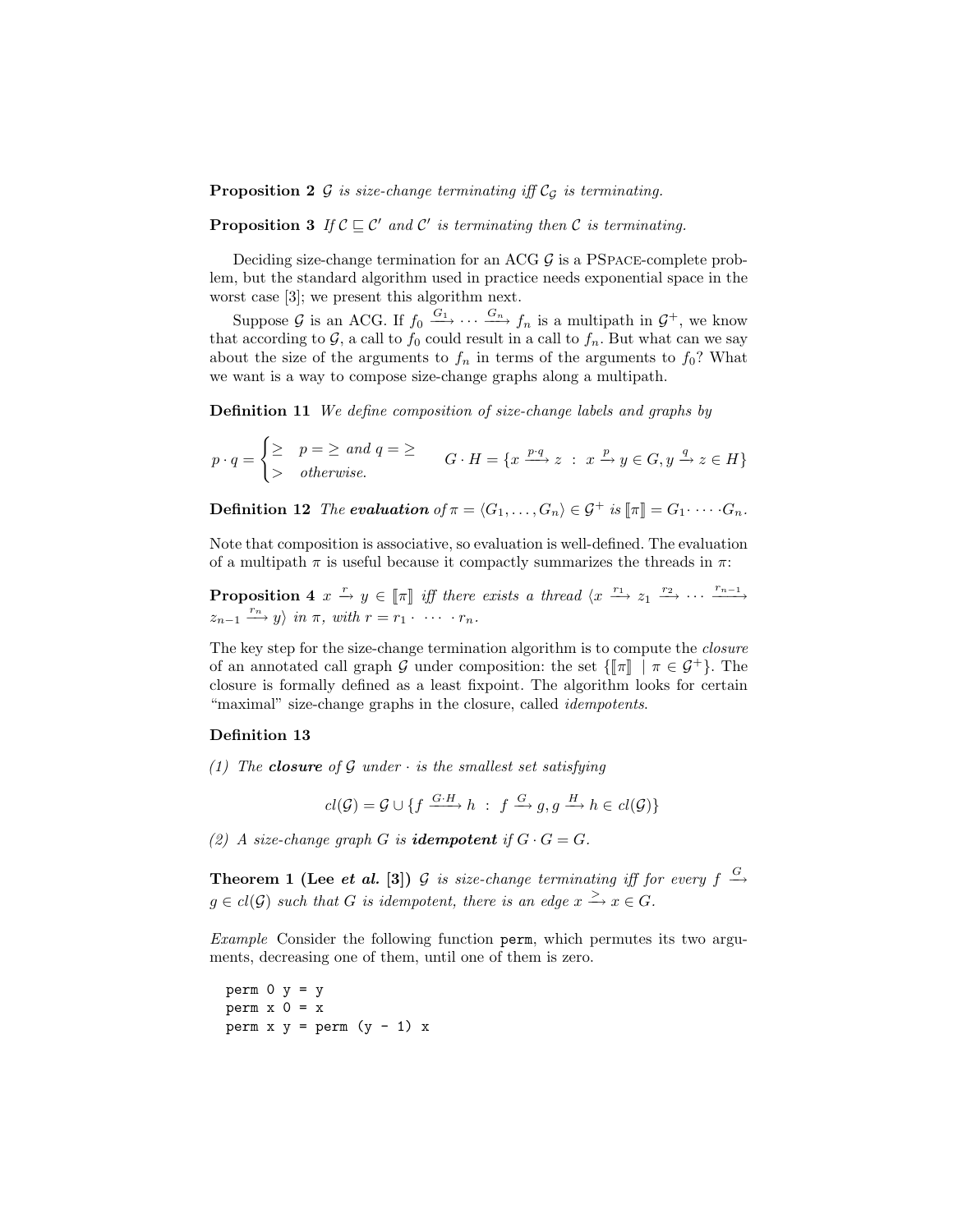How can we use the theorem above to show that perm terminates? First, we need to construct  $\mathcal{G}_{\text{perm}}$ . Since there is only one recursive call in perm,  $\mathcal{G}_{\text{perm}}$  has only one node and one edge. The size-change graph  $G$  for  $perm$  and its powers are:

$$
G: \begin{bmatrix} x & & & x \\ y & & & y \end{bmatrix} \qquad G^2: \begin{bmatrix} x & & & x \\ y & & & y \\ y & & & y \end{bmatrix} \qquad G^3: \begin{bmatrix} x & & x \\ y & & & y \\ y & & & y \end{bmatrix} \qquad G^4: \begin{bmatrix} x & & & x \\ y & & & & x \\ y & & & & y \end{bmatrix}
$$

Note that  $G^2$  is idempotent, so  $G^4 = G^2$ . Consequently, the only distinct sizechange graphs in  $cl(\mathcal{G}_{\texttt{perm}})$  are  $G, G^2$ , and  $G^3$ . Since  $G^2$  has an edge  $x \xrightarrow{>} x$ , and  $G^2$  is the only idempotent graph in  $cl(\mathcal{G}_{\texttt{perm}})$ ,  $\mathcal{G}_{\texttt{perm}}$  is size-change terminating.

The standard algorithm for deciding size-change termination is based on Theorem 1: compute  $cl(analyze(F))$  as a least fixpoint, and check the strict self-edge condition on the idempotent elements. To adapt this algorithm for alltermination, we will record some additional information as size-change graphs are composed, and build a constraint system from this information after the algorithm finishes. The minimal solutions to these constraints will be exactly the termination cores of F.

# 4 All-Termination(SCT)

Recall that a termination analysis is a predicate  $T(F, P)$  that holds only if P is a measurable set for F. Thus, the first step in studying ALL-TERMINATION( $SCT$ ) is to formulate such a predicate  $SCT(F, P)$ , with the property that  $\exists P$  ::  $SCT(F, P)$  holds exactly when F is size-change terminating. Size-change analysis, like many termination analyses, does not explicitly construct a measure witnessing termination; it only implies the existence of one.<sup>3</sup> We need a way to restrict size-change analysis to a set of parameters  $P$ , such that this implied measure only uses parameters from P. To do this, we derive an ACG analyze  $(F) \upharpoonright P$ whose size-change termination implies that  $P$  is a measurable set of  $F$ . This restricted ACG simply drops any size-change information not related to to parameters in P.

**Definition 14** Given  $G, \mathcal{G}$ , and  $P$ , we define the **restrictions** 

$$
G \upharpoonright P = \{ x \xrightarrow{r} y \in G \; : \; x, y \in P \} \qquad \qquad \mathcal{G} \upharpoonright P = \{ f \xrightarrow{GP} g \; : \; f \xrightarrow{G} g \in \mathcal{G} \}
$$

Similarly, we introduce a notion of restriction on semantic calls graphs, which will allow us to derive a useful new characterization of measurable sets.

**Definition 15** Given  $\mathcal{C} = (S, \rightarrow)$  and P, we define the **restriction** 

$$
\mathcal{C}\upharpoonright P = \big(\{(f, V\upharpoonright P) \ : \ (f, V) \in S\}, \rightsquigarrow\big)
$$

where  $s \rightarrow t$  iff there exist  $s', t' \in C$  such that  $s = s' \upharpoonright P$ ,  $t = t' \upharpoonright P$ , and  $s' \rightarrow t'$ .

<sup>&</sup>lt;sup>3</sup> It is possible to effectively construct a measure from size-change analysis, and thereby extract a single measurable set, but the size of the measure is exponential [6].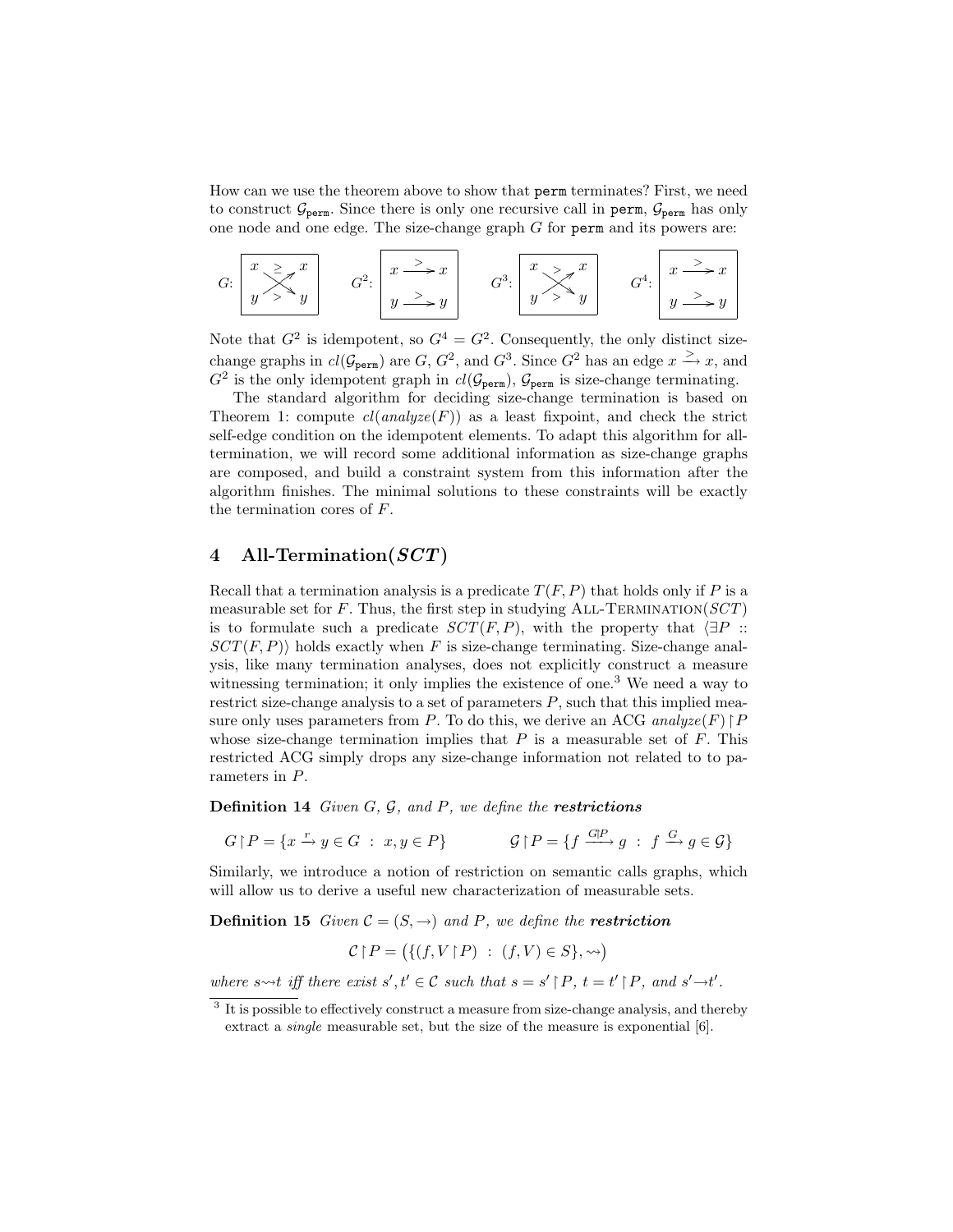**Proposition 5** For all C, G and  $P \subseteq \mathcal{P}$  we have

(1) P is a measurable set for C iff  $\mathcal{C} \restriction P$  is terminating, (2)  $C \sqsubseteq C \upharpoonright P$ , (3) if  $C \sqsubseteq C'$  then  $C \upharpoonright P \sqsubseteq C' \upharpoonright P$ , and (4)  $\mathcal{C}_{\mathcal{G}}\upharpoonright P\approx\mathcal{C}_{\mathcal{G}\upharpoonright P}$ , where  $(\approx)=(\sqsubseteq)\cap(\sqsupseteq).$ 

We now have all the pieces needed to define the  $SCT$  predicate:

 $SCT(F, P) \iff analyze(F) \upharpoonright P$  is size-change terminating

Theorem 2 SCT is a termination analysis.

*Proof.* Using Proposition 5,  $\mathcal{C}_F \upharpoonright P \sqsubseteq \mathcal{C}_{analyze(F)} \upharpoonright P \approx \mathcal{C}_{analyze(F)P}$ . If  $SCT(F, P)$ holds then analyze(F)  $\mid P \text{ is size-change terminating, so } C_{analyze(F) \mid P}$  is terminating, and hence so is  $\mathcal{C}_F \upharpoonright P$ . By Proposition 5, P is a measurable set of F.

Deciding  $SCT(F, P)$  is PSPACE-complete, since the restriction of an ACG to P can be computed in polynomial time, after which the problem reduces to size-change termination. Somewhat surprisingly, ALL-TERMINATION( $SCT$ ) has the same complexity.

**Theorem 3** ALL-TERMINATION( $SCT$ ) is PSPACE-complete.

*Proof.* ALL-TERMINATION(SCT) is PSPACE-hard because  $\langle \exists P :: SCT(F, P) \rangle$ can be reduced to ALL-TERMINATION( $SCT$ )(F) in constant space by executing ALL-TERMINATION( $SCT$ )(F) until it either halts with no output or produces its first output, and  $\langle \exists P :: SCT(F, P) \rangle$  is PSPACE-hard. On the other hand, the following algorithm solves ALL-TERMINATION( $SCT$ ) in polynomial space:

$$
ALL-TERMINATION(SCT)(F)
$$
  
for  $P \subseteq P$  do  
if  $SCT(F, P)$  and  $\langle \forall Q \subseteq P :: SCT(F, Q) = \text{False} \rangle$  then output P

The algorithm uses polynomial space because  $SCT(F, P)$  is in PSPACE, and all of the loops can be implemented using counters whose size is logarithmic in the size of  $2^{\mathcal{P}}$ , hence linear in the size of  $\mathcal{P}$ , where  $\mathcal{P}$  is the set of parameters to functions in  $F$ .

This theorem generalizes to any PSpace-complete termination analysis. Having settled the basic complexity question, we now turn to practical considerations. The algorithm above executes  $SCT$  at least  $2^{|\mathcal{P}|}$  times. The algorithm we introduce below runs SCT once, gathering information from which it extracts the termination cores. The key to the algorithm is understanding the threads and multipaths in  $(\mathcal{G} \upharpoonright P)^+$  in terms of those in  $\mathcal{G}^+$ . We first observe that each multipath in  $(\mathcal{G} \upharpoonright P)^+$  is the *restriction* of a multipath in  $\mathcal{G}^+$ , as follows.

**Definition 16** Given a multipath  $\pi = f_0 \stackrel{G_1}{\longrightarrow} \cdots \stackrel{G_n}{\longrightarrow} f_n$  in  $\mathcal{G}^+$ , the **restriction** of  $\pi$  to  $P \subseteq \mathcal{P}$  is  $\pi \nmid P = f_0 \xrightarrow{\tilde{G}_1 | P} \cdots \xrightarrow{\tilde{G}_n | P} f_n$ , which is a multipath in  $(\mathcal{G} \nmid P)^+$ .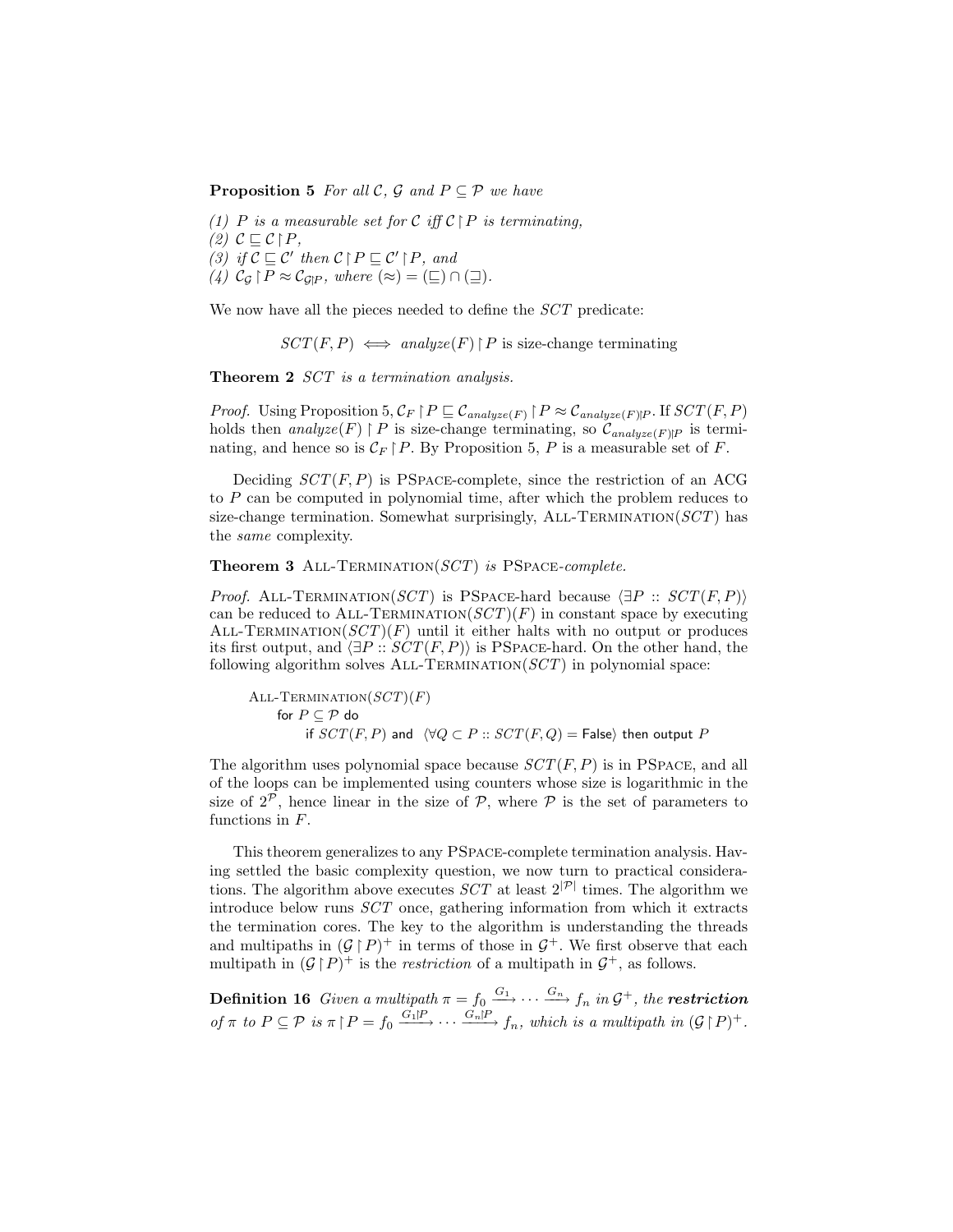#### **Proposition 6** Let  $P \subseteq \mathcal{P}$ .

- (1) If  $\pi \in (\mathcal{G} \upharpoonright P)^+$  then there exists  $a \pi' \in \mathcal{G}^+$  such that  $\pi = \pi' \upharpoonright P$ .
- (2) If  $\pi \in \mathcal{G}^+$  then the threads of  $\pi \nmid P$  are exactly the threads  $\langle x_0 \stackrel{r_1}{\longrightarrow} \cdots \stackrel{r_n}{\longrightarrow} x_n \rangle$ of  $\pi$  such that each  $x_i$  is in P.

Notice that as size-change graphs are composed, some information about the possible threads within them is lost. For example, if  $x \stackrel{\geq}{\to} z \in G \cdot H$ , we know that there is *some y* for which  $x \stackrel{p}{\to} y \in G$  and  $y \stackrel{q}{\to} z \in H$  with  $pq = \geq$ , but given only the composed graph  $G \cdot H$  it is not possible to determine which choices of y would suffice. More generally, given a multipath  $\pi \in \mathcal{G}^+$ , we can determine all of its threads; but, given only  $x \xrightarrow{r} y \in [\pi]$ , the most we can say is that there is some thread in  $\pi$  from x to y (by Proposition 6). Thus, if we want to reason about the threads of  $\pi \upharpoonright P$  (and hence the edges in  $\llbracket \pi \upharpoonright P \rrbracket$ ) in terms of  $\llbracket \pi \rrbracket$ , we need to keep track of which variables contribute to each edge  $x \stackrel{r}{\rightarrow} y \in [\![\pi]\!]$ . We do this using annotated size-change graphs:

 $\mathbb{G}, \mathbb{H} \in \text{ASCG} = 2^{\mathcal{P} \times (\text{LAB} \times 2^{\mathcal{P}}) \times \mathcal{P}}$ annotated size-change graphs

Intuitively, if an edge  $x \frac{r}{Q}$  y is in an ASCG G, then there is some thread relating x to y with size-change  $r$ , involving at most the parameters in  $Q$ .

If G is a size-change graph in  $\mathcal{G}$ , and  $x \stackrel{r}{\rightarrow} y \in G$ , the only parameters needed to show that there is a thread from  $x$  to  $y$  are  $x$  and  $y$  themselves. Thus we have a simple way of producing initial ASCGs from SCGs:

**Definition 17** The ASCG for G is  $[G] = \{x \xrightarrow[\{x,y\}]{r} y : x \xrightarrow[\{y,y\}]{r} y \in G\}.$ 

Just as with SCGs, we have composition, evaluation, and closure for ASCGs.

#### Definition 18

(1) Annotated composition and evaluation are defined as follows:

$$
\mathbb{G} \odot \mathbb{H} = \{x \xrightarrow{pq} z : x \xrightarrow{p} y \in \mathbb{G}, y \xrightarrow{q} z \in \mathbb{H}\}
$$

$$
\lfloor G_1, \dots, G_n \rfloor = \lfloor G_1 \rfloor \odot \dots \odot \lfloor G_n \rfloor
$$

(2) The **annotated closure** of G under  $\odot$  is the least set satisfying

$$
acl(G) = \{ f \xrightarrow{\lfloor G \rfloor} g : f \xrightarrow{G} g \in \mathcal{G} \} \cup \{ f \xrightarrow{\mathbb{G} \odot \mathbb{H}} h : f \xrightarrow{\mathbb{G}} g, g \xrightarrow{\mathbb{H}} h \in acl(\mathcal{G}) \}
$$

We can now reason about the multipaths of  $(\mathcal{G} \nmid P)^+$  in terms of  $\mathcal{G}^+$ :

**Proposition 7** Let  $\pi \in \mathcal{G}^+$ . Then  $x \xrightarrow{r} y \in [\pi \mid P]$  iff there exists a  $Q \subseteq P$  such that  $x \xrightarrow{r} y \in [-1, 1]$ that  $x \xrightarrow[Q]{} y \in [\pi]$ .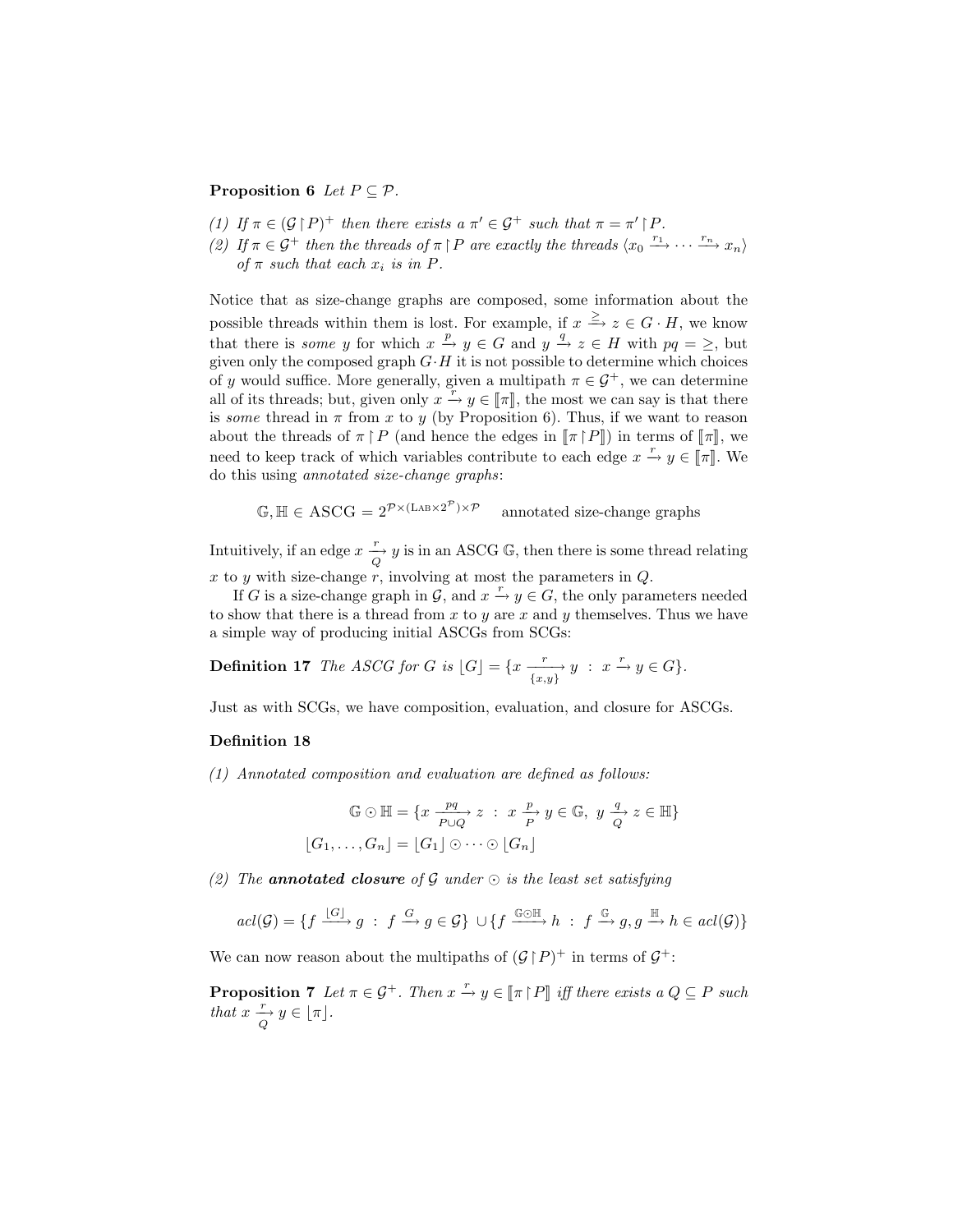*Example* Returning to the perm example, we ask: is  $\{x\}$  a measurable set for perm? No: a function taking only the x parameter for perm cannot possibly be a measure. To see why, consider that perm 1 2 calls perm 1 1. Thus, a measure  $\mu$ for perm using only x would have to have the property that  $\mu(1) > \mu(1)$  which is clearly impossible. A similar argument shows that  $\{y\}$  is not a measurable set. We can now reanalyze the perm function in using annotated size-change graphs, to see how they are used to discover that  $\{x\}$  and  $\{y\}$  are not measurable sets. We begin with the same graph  $G$  we had before, but with annotated edges.



As before,  $G \odot G$  is idempotent. The annotations on the edges of  $G \odot G$ , however, tell us that to justify a decrease from, e.g., x to x in  $G \odot G$ , we must consider the formal argument  $y$  as well.

The next result shows that we have completely characterized size-change termination for any  $\mathcal{G} \upharpoonright P$  in terms of the annotated closure  $acl(\mathcal{G})$ .

**Theorem 4**  $\mathcal{G} \upharpoonright P$  is size-change terminating iff for every  $f \stackrel{\mathbb{G}}{\rightarrow} g \in \mathfrak{acl}(\mathcal{G})$  such that  $\mathbb G$  is idempotent, there is an edge  $x \frac{\geq}{Q} x \in \mathbb G$  with  $Q \subseteq P$ .

**Corollary 1** Let  $\mathcal{I} = \{ \mathbb{G} \in \text{acl}(\text{analyze}(F)) : \mathbb{G} \text{ idempotent} \}.$  We have ALL-TERMINATION $(SCT)(F) = \{ P \subseteq \mathcal{P} : \langle \forall \mathbb{G} \in \mathcal{I} : : \langle \exists x \frac{\geq}{Q} x \in \mathbb{G} : : Q \subseteq P \rangle \rangle \}.$ 

We can use Corollary 1 as the basis for an algorithm as follows. First, compute  $\mathit{acl}(\mathit{analyze}(F))$  as a least fixpoint, and extract the set of idempotent ASCGs as *I*. Then, for each  $\mathbb{G} \in \mathcal{I}$ , construct the constraint  $\bigvee_{x \geq 0} \sum_{q \in \mathbb{G}} \bigwedge_{y \in Q} y$ . The

collection (conjunction) of these constraints is a constraint system  $\Phi_F$  whose solutions are the elements of ALL-TERMINATION( $SCT$ ). It turns out that by introducing variables, this constraint system can be expressed in dual-horn form.

This is a useful observation because there is an output-sensitive algorithm for enumerating the minimal solutions to dual-horn formulas [7]. Output sensitivity means that the running time of the algorithm is bounded by the number of outputs it produces, and more-over provides "pay-as-you-go" enumeration. For dual-horn minimization, the time is *exponential* in the number of outputs; moreover, the constraint system  $\Phi_F$  may have an exponential number of minimal solutions. In practice, however, functions have very few termination cores (no more than 3 in our experiment), whereas they often have many arguments (sometimes more than 20 in our experiment). Hence we much prefer the annotation-based algorithm (exponential in the former) than the naive algorithm (exponential in the latter). Finally, we have developed a version of dual-horn minimization based on incremental SAT-solving, which we hope will perform well when faced with a larger number of cores.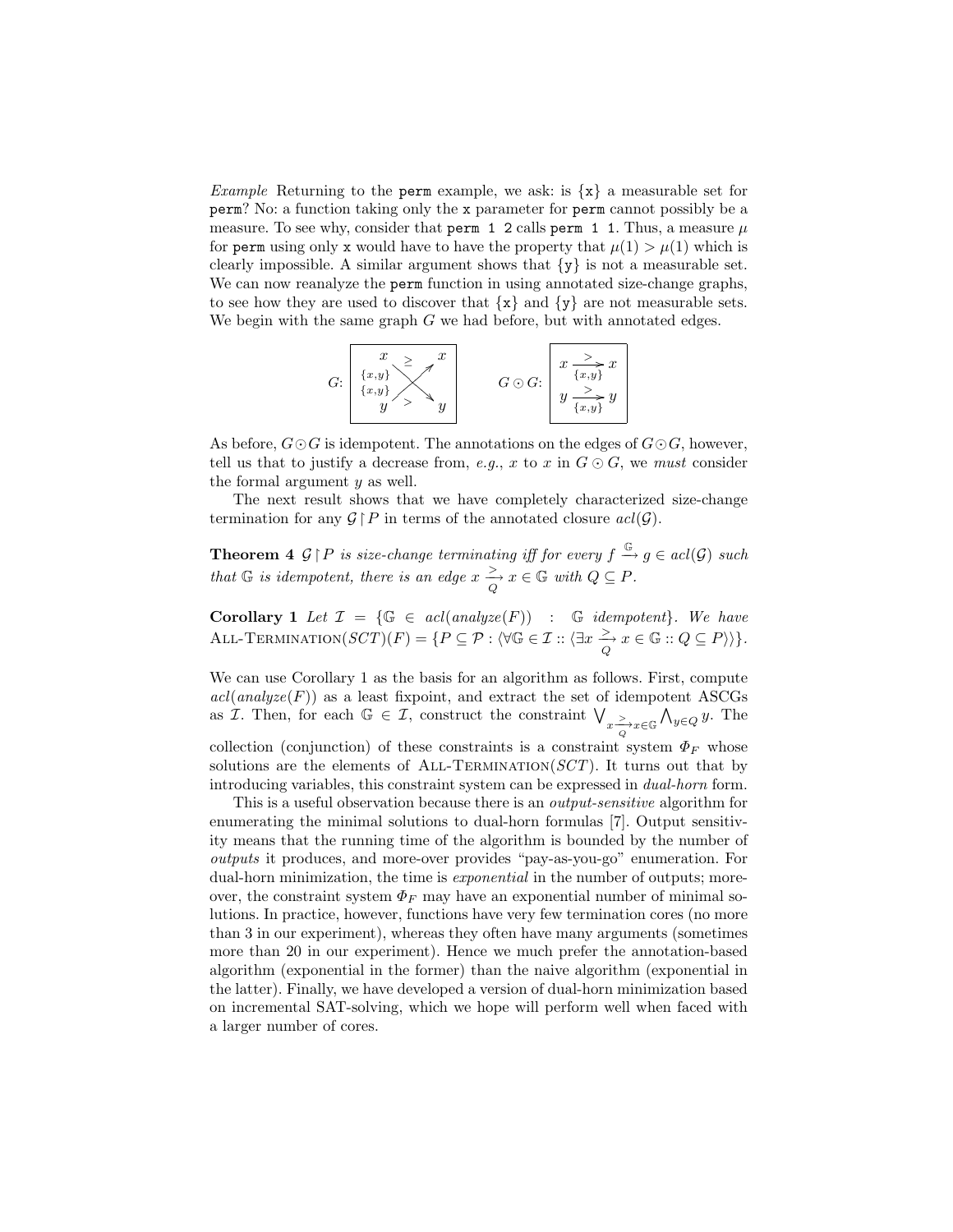The algorithm described above has another appealing property: it can be made responsive, by which we mean it can answer the basic termination problem as quickly as the standard size-change algorithm. If the program cannot be shown to terminate, there is no need to continue. If termination is established, then responsiveness can be exploited by the theorem prover in various ways, including the following two. First, the theorem prover can run the ALL-TERMINATION( $T$ ) algorithm to completion. For interactive theorem proving applications, this can be done using spare CPU cycles  $(e.g.,\) by using an underutilized CPU core), be$ cause the user is free to continue as soon as termination has been established, and any new induction schemes found can be quietly recorded by the theorem prover. Second, the theorem prover can suspend the ALL-TERMINATION(T) algorithm, coming back to it only when it needs new induction schemes, thereby using the analysis in a demand-driven way. Responsiveness is obtained by controlling the least fixpoint computation of  $\operatorname{acl}(\operatorname{analyze}(F))$  so that the size change graphs needed to compute  $cl(analyze(F))$  are generated first. This process differs from the basic size-change algorithm only in that we record the size-change graph annotations required for the annotated closure. Once termination is established, the fixpoint computation for the annotated closure proceeds.

#### Experimental results

We have implemented our ALL-TERMINATION( $SCT$ ) algorithm in ACL2, an industrial-strength theorem proving system. Our implementation served as a new back-end for the *calling context graph* (CCG) termination analysis, which is implemented in the ACL2 Sedan [4, 8]. Normally, CCG analysis uses SCT as a back-end; by using  $ALL-TERMINATION(SCT)$  instead, we are able to determine the measurable sets for a function. ACL2 has a large regression suite, with over 11,000 function definitions, each of which must be proved terminating in order to be admitted into the logic. The regression suite is particularly appealing because it arises from the work of researchers around the world, with examples ranging from bit-vector libraries used by AMD, to set theory libraries, graph algorithms and model checkers. In short, the code in the regression suite provides a large, realistic sample of ACL2 programs.

We executed our analysis on the entire regression suite The time running ALL-TERMINATION( $SCT$ ) was negligible compared to the time spent within CCG's static analysis, which involves theorem proving. We collected data on the 1,728 recursive, multiargument functions in the suite. More than 90% of the functions had at least one termination core that did not include all the arguments to the function, and about 7% of the functions had more than one termination core. These findings attest to the utility of All-Termination: the 90% of functions with nontrivial termination cores can be given a stronger induction scheme, using All-Termination, than would otherwise be possible. Thus, by generating stronger induction schemes, our analysis has the potential to extend the automation provided by theorem provers [1, 2].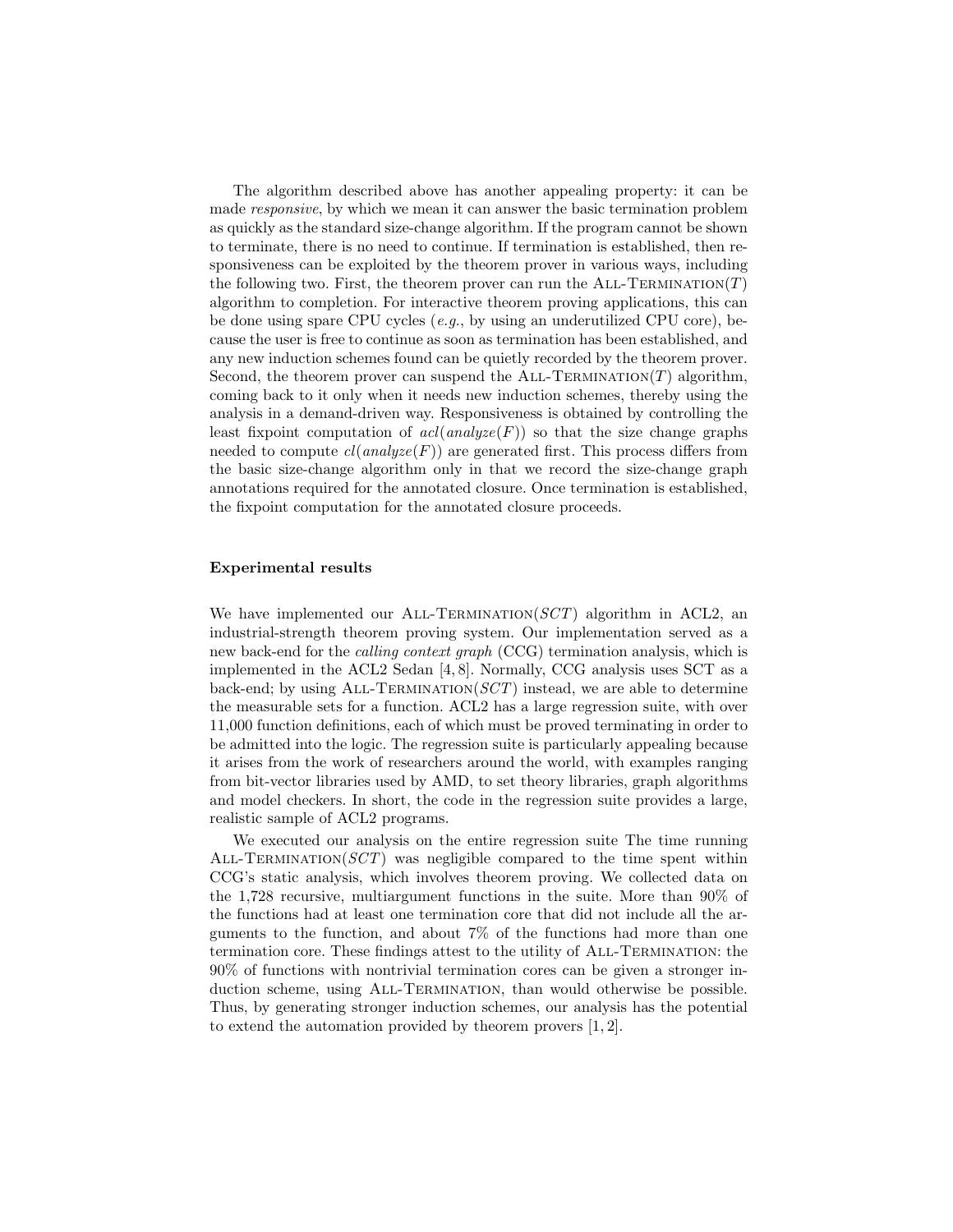#### 5 Related work

The termination problem dates back to Turing, who called it the "Printing Problem" [9], and there has been steady interest in termination ever since. Here we can only briefly touch upon the work most directly related to ours.

Boyer and Moore's work [1], developing the strong relationship between termination and both recursion and induction the context of automated theorem proving, provided the impetus for the work we have presented. The idea of All-Termination, too, can be traced back to Boyer and Moore [1]. However, the approach they used to find measurable subsets just iterates over their termination analysis in the naive way: it has exponential complexity and little in common with the work presented here, beyond the initial motivation. We know of no other work studying All-Termination.

Termination analysis is currently an active area of research. There is much interest in termination in the context of term-rewrite systems and logic programs [10–13]. There is also interest in proving termination of programs written in imperative languages, such as C. This work tends to focus on semi-algebraic functions, whose termination behavior is governed by integer arithmetic. Most of it has been even more narrowly defined, dealing only with systems whose behavior is linear [14], though there are extensions to programs with polynomial behavior [15]. Also, abstraction-refinement has been applied to termination analysis, and subsequently used to find bugs in device drivers [16].

This paper has focused on size-change termination analysis [3], which was introduced in the setting of an applicative language and has since served as a framework for several other analyses. This includes work on termination in term-rewrite systems that combines size-change analysis with the dependency pair method and recursive path orderings [12]. Tools based on these ideas include AProVE [11]. Another example is work on calling context graphs and measures, which is used to prove termination of functional programs [4], and has been implemented in ACL2s [8] and Isabelle [17].

Recently, the problem of conditional termination has been studied [18]. While we are interested in how we can add behaviors to programs while maintaining termination, conditional termination asks how to remove behaviors to ensure termination. This leads to the obvious question: what about ALL-CONDITIONAL-TERMINATION(T)? Similarly, the non-termination problem [19] gives rise to the ALL-NON-TERMINATION $(T)$  problem.

# 6 Conclusions and future work

We introduced the ALL-TERMINATION( $T$ ) problem and analyzed the complexity when T is size-change  $(SCT)$  analysis. We showed that ALL-TERMINATION( $SCT$ ) is a PSpace-complete problem, and introduced an algorithm for solving it. The algorithm imposes no overhead on solving the basic termination problem, and it can be used to generate a subset of all possible termination cores (up to a user provided bound). We implemented our algorithm in ACL2 and ran it on the